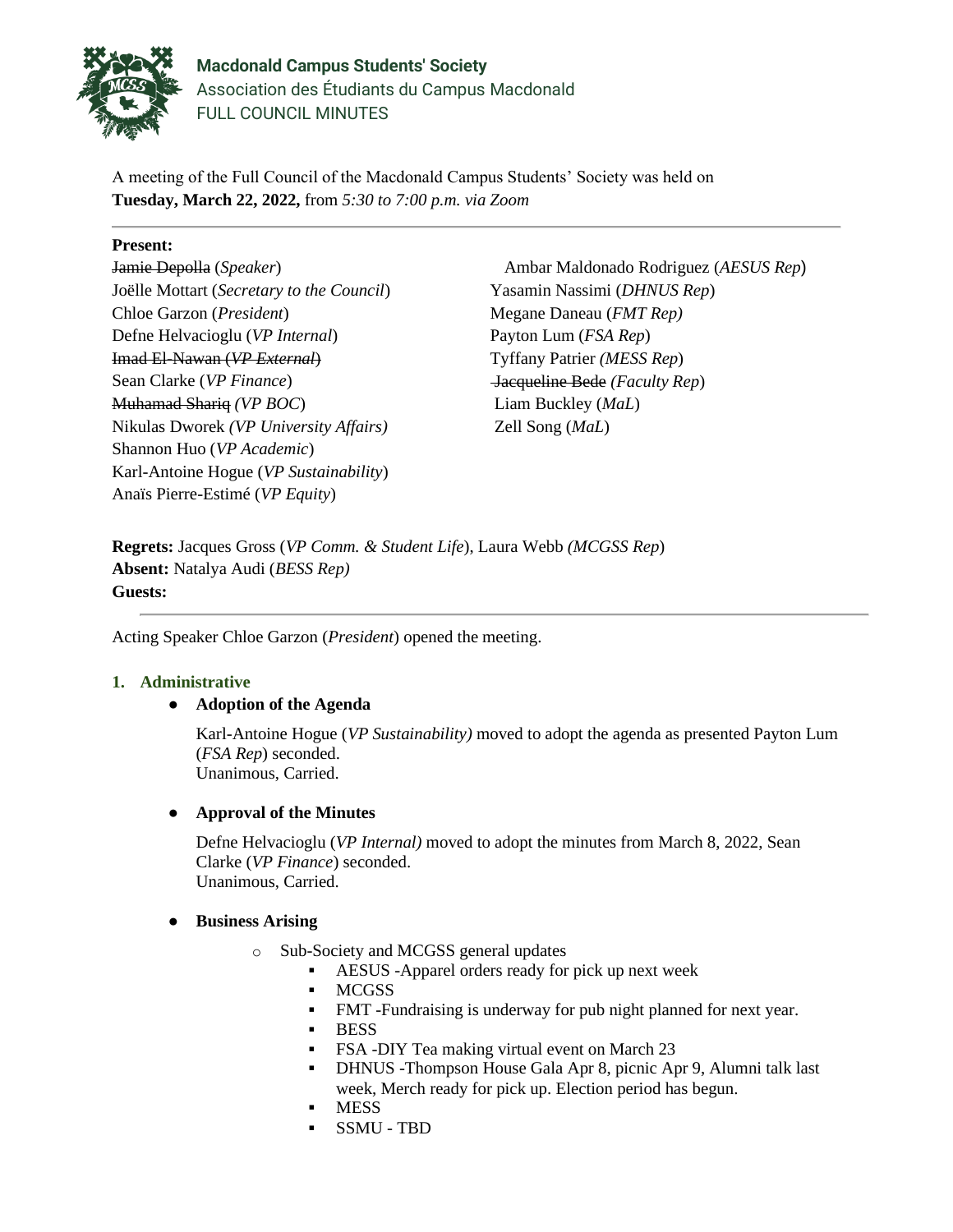

- **2. Subcommittee Business**
	- **N/A**

### **3. Action Items**

• **3.1 MCSS Honorariums** (Discussion, Vote)

Sean Clarke (VP Finance) presented: As in past years there was an exceptional amount of work done by the Executives on behalf of Council. We would like to propose the same this year for our execs for their many hours of contribution without remuneration. This year's amount would be \$1000 per executive.

The 8 executive members will abstain from this vote and leave the meeting now, so that the rest of the Council (6 members) can discuss and vote.

A discussion followed:

Ambar Maldonado Rodriguez (*AESUS Rep*) moved to allocate MCSS honorariums of \$1000 to each of the 8 MCSS Executives, payable by April 30th, 2022, Liam Buckley (*MaL)* seconded.

For: 6 Against: 0 Abstain: 0 Motion Carried.

#### • **3.2 Ceilidh use during Exams** (Discussion)

Chloe Garzon (*President)*: Traditionally MCSS opens the Ceilidh as a study space during exams, providing free snacks and coffee for all undergrads, should we do that this year?

A discussion followed: All agreed that since the Ceilidh restaurant will be closed by the first day of exams on April 13<sup>th</sup>, we would be able to do it. We will work out a schedule of volunteers to go to Costco and clean up crew for the Ceilidh.

#### • **3.3 Ceilidh Bar Night Review** (Discussion, Vote)

Chloe Garzon (*President)*: After our first successful bar night last week there was an outbreak of Covid cases in residence, not necessarily caused by the gathering. Next week, in an abundance of caution, we decided to alter bar night to 4:30pm - 9pm, instead of 9pm-3am. A limited number of people will be allowed and the atmosphere will be kept low key.

• **3.4 Club Funding** (Discussion, Vote) Sean Clarke (VP Finance) presented the Mutrac fund request. Impact factors were considered, 23 members participating, the group is competing next year, and they have been actively fundraising.